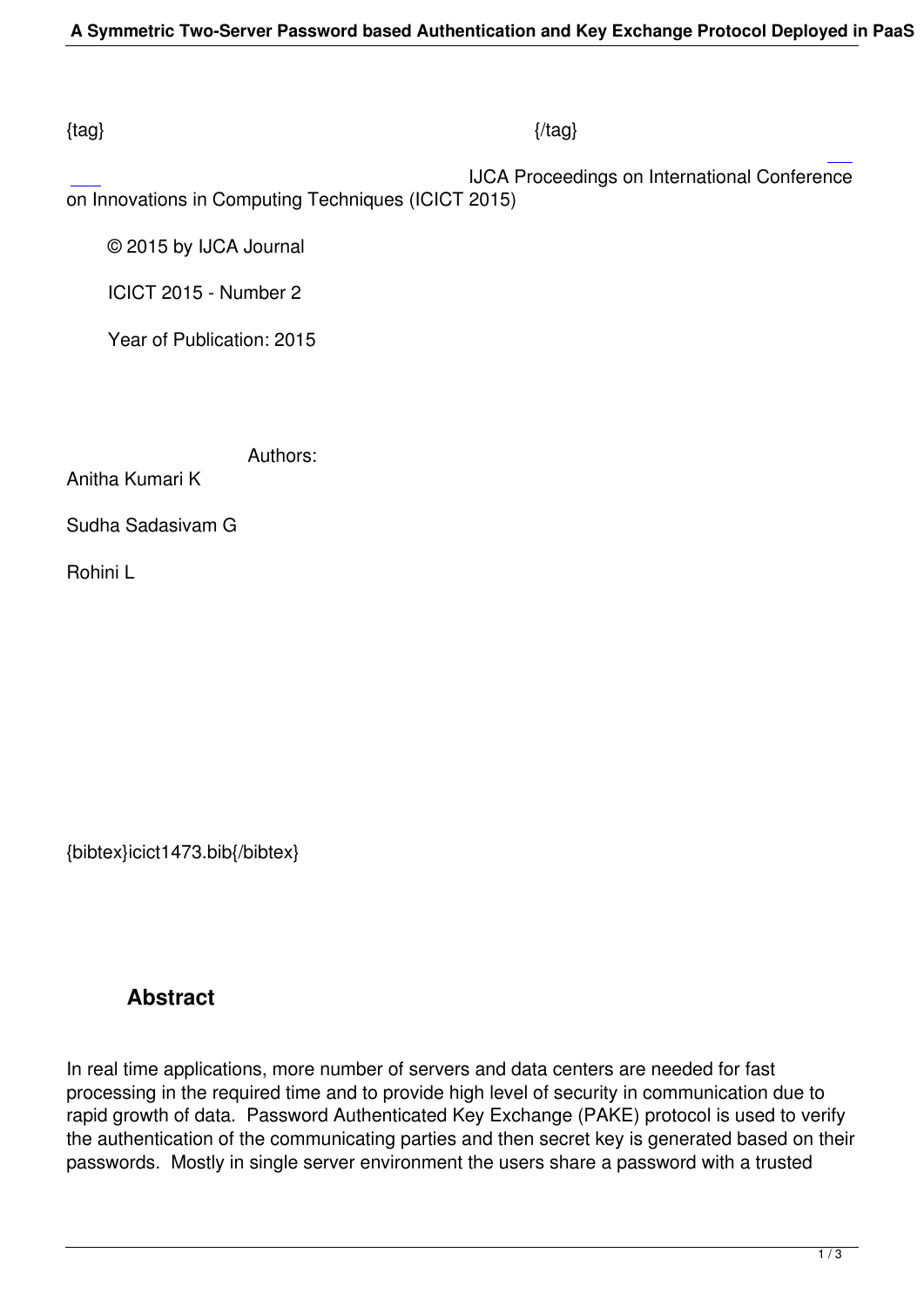single server. If the single server is compromised, then the environment is prone to many attacks such as online dictionary attacks, server spoofing attack and stolen verification attacks. The proposed system is built based on ElGamal encryption scheme and Diffie-Hellman Key Exchange algorithm in the two-server password based authentication and key exchange protocol. Discrete logarithm in f\*p is used in ElGamal encryption to provide additional security. Discrete logarithm problem would render the ElGamal cryptosystem, secure against the man in the middle attack and other cryptographic attacks. The proposed scheme is provided with additional security and also its resistance against attacks.

### **Refer**

### **ences**

Xun Yi., and San Ling, Huaxiomg, " Efficient Two-Server Password Only Authenticated Key Exchange", IEEE Transactions on Parallel and Distributed Systems, Vol. 24, No. 9, pp. 1773- 1782, 2013.

Hung-Yu Chien., and Tzong-Chen Wu, Ming- KueiYeh, " Provably Secure Gateway-Oriented Password-Based Authenticated Key Exchange Protocol Resistant to Password Guessing Attacks",Journal Of Information Science And Engineering, Vol. 29, No. 2, pp. 249-265, 2013.

Yanjiang Yang., and Deng R. H, FengBao, " A Practical Password-Based Two-Server Authentication and Key Exchange System", IEEE Transactions on Dependable and Secure Computing, Vol. 3, No. 2, pp. 105-114, 2006.

Jun Ho Lee., and Dong Hoon Lee, " Secure and Efficient Password-Based Authenticated Key Exchange Protocol for Two-Server Architecture", International Conference on Convergence Information Technology, 2007, Vol. 21, No. 23, pp. 2102-2107, 2007.

Dexin Yang., and Bo Yang, & quot; A Novel Two-Server Password Authentication Scheme with Provable Security", IEEE 10th International Conference on Computer and Information Technology (CIT), pp. 1605-1609, 2010.

Her-TyanYeh., and Hung-Min Sun, & quot; Simple Authenticated Key Agreement Protocol Resistant to Password Guessing Attack", ACM SIGOPS Operating Systems Review, Vol. 36, No. 4, pp. 14-22, 2002.

Anamika Chouskey., and YogadharPandey, "An Efficient Password Based Two-Server Authentication and Pre-shared Key Exchange System using Smart Cards", International Journal of Computer Science and Information Technologies, Vol. 4, No. 1, pp. 117-120, 2013.

Katz J., and MacKenzie P, Taban G, Gligor V, " Two-server password-only authenticated key exchange", Proc. ACNS'05, pp. 1-16, 2009.

Lishan Kang, Xuejie Zhang(2010), " Identity - Based Authentication in Grid Storage Sharing", 2010 International Conference on Multimedia Information Networking and Security.

Dinesha H A, Agrawal V K, & quot; Multi-Dimensional Password Generation Technique for Accessing Cloud Services", International Journal on Cloud Computing: Services and Architecture, 2012, Vol. 2, No. 3. pp. 31.

Bhavana A, Alekhya V, Deepak K, and Sreenivas V, " Password Authentication